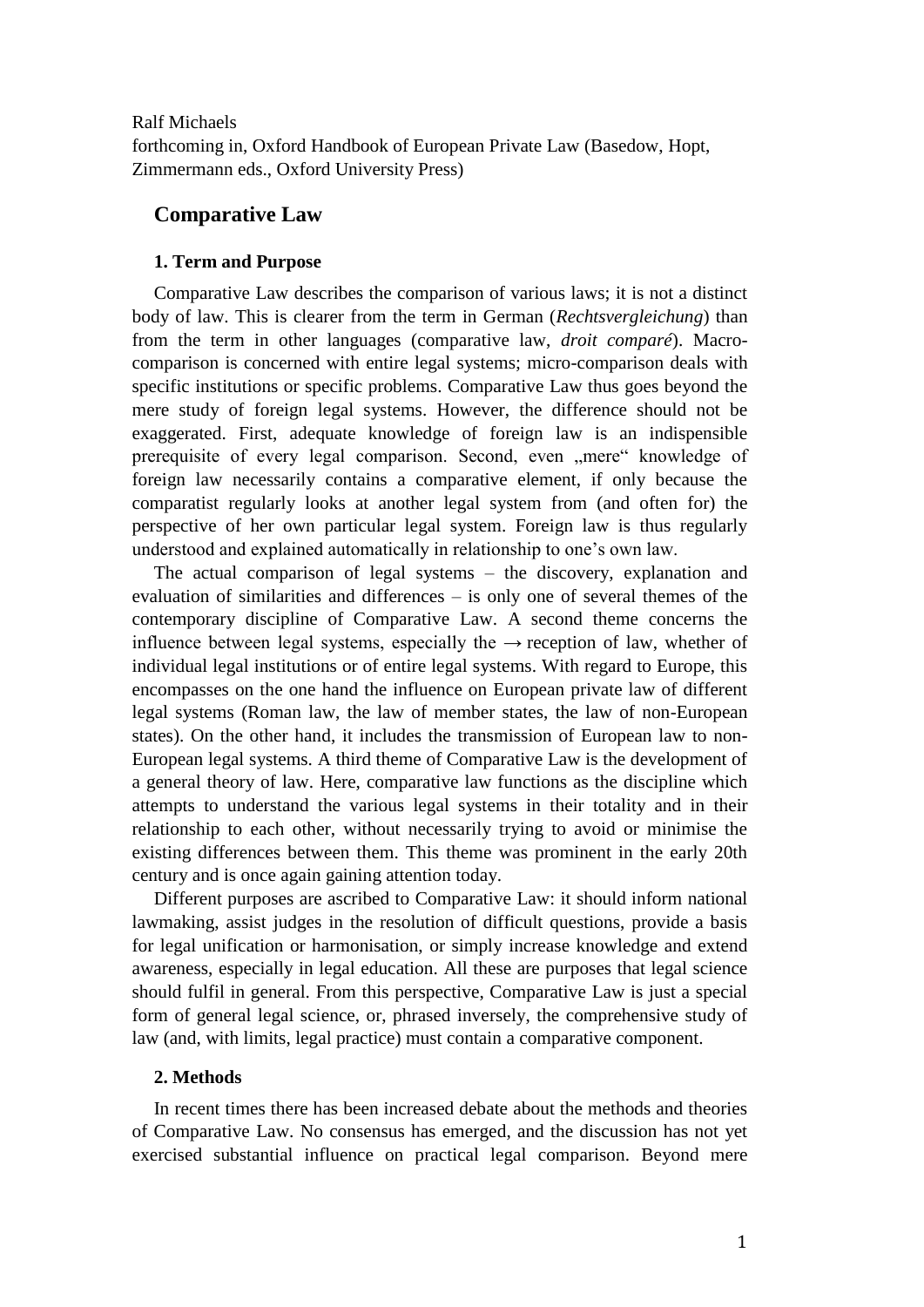doctrinal comparison, there are fundamentally two different methods, functional and cultural legal comparison.

Functional comparison, popularised above all by *Konrad Zweigert* and *Hein Kötz*, starts from the premise that the function of law lies in responding to social problems and that all societies face in essence the same problems. This makes it possible to compare legal institutions, even if they display different doctrinal structures, as long as they fulfil the same function, because in this case they are functionally equivalent. For example, the  $\rightarrow$  common law institution of  $\rightarrow$  consideration can be compared with the  $\rightarrow$  formal requirements of German law, insofar as both fulfil the same function: as caution against the rushed formation of contracts and as  $\rightarrow$  indicia of seriousness regarding a contractual promise. Understanding legal norms as responses to problems supposedly also makes it possible to designate which law is better and, on this basis, to reform domestic law or to create an international uniform law.

Cultural comparison in contrast (sometimes called comparative legal studies or comparative legal cultures) rejects the reduction of law to its function and instead understands national law as an expression and development of the general culture of a society ( $\rightarrow$  legal culture). The focus here lies on the mentality expressed in a legal system, which is not fully observable by outsiders and can only be fully experienced by participants of the legal system. Because cultural differences (particularly those between civil and common law) are seen as unbridgeable and because different legal cultures are deemed worthy of protection, cultural comparison usually opposes comparative evaluation and legal unification as both impossible and undesirable. Instead, it promotes tolerance for foreign law and for difference in general.

The discrepancies between the approaches are smaller than the sometimes fierce debate suggests. Both approaches reject a limitation of comparative law to the analysis of black letter law; instead, both search for the role of law in society. Both approaches value and accept the differences between legal systems. Properly understood, functional comparison does not, as is often claimed, fail to recognise or accept the identity of different legal systems. The focus on functional equivalence enables functional comparison to grasp simultaneously the similarities in the solutions and the differences in the ways of reaching these solutions. These differences in approaches can meaningfully be described as legal culture. Recently, this insight has been used in the attempt to bring legal culture and functional equivalence together under the concept of legal paradigms. Paradigm describes the manner in which legal systems address problems in specific (cultural) ways to attain (functionally equivalent) solutions.

### **3. Development**

Comparative Law in the broad sense is as old as law itself. In a narrower sense, Comparative Law became possible only when different legal systems were distinguished, especially with the rise of the state monopoly on lawmaking. As long as European monarchs refrained from legislating in private law, private law doctrine and practice did not adopt an explicitly comparative method; instead,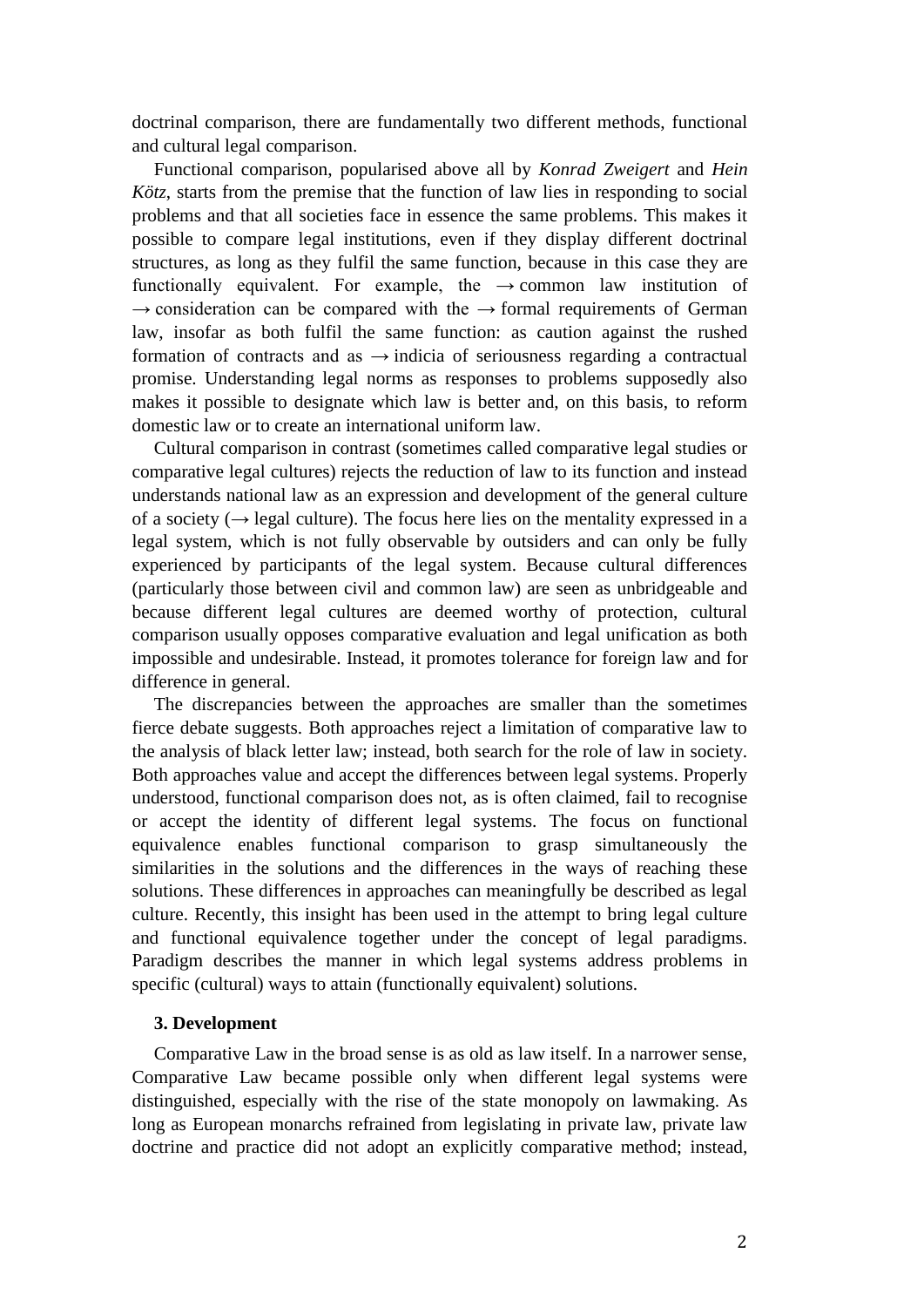legal reasoning took place with common parameters derived from the → *ius commune*,  $\rightarrow$  the  $\rightarrow$  *lex mercatoria* or  $\rightarrow$  natural law. Here, the frequent invocation of foreign authorities (also by English courts) did not amount to comparison of different legal systems; rather, those authorities were considered sources of a common law.

Since the beginning of the 19th century, when private law in continental Europe was nationalised by way of  $\rightarrow$  codification, modern European comparative law has developed. Comparative law journals were established, and comparative law societies were founded—often on a national basis, since the main purpose of Comparative law was for a long time to provide inspiration for state legislation. At the same time, comparative law experienced a double-limitation, which largely continues until today. First, it was generally concentrated on Europe. The law in former colonies (with the exception of the United States) was not seen as sufficiently independent and was largely ignored. Non-European legal systems that had not been supplanted by European law, especially in Asia, Africa and in the Pacific, were excluded from comparative law and were relegated to the newly developed field of legal ethnology. Second, comparative law largely concentrated on private law, which was viewed as apolitical and therefore appeared to be the only area of law fit for strict, scientific legal comparison. Comparative law was long focused on the comparison of legislative texts, especially between continental European legal systems, which were divided into different  $\rightarrow$  legal families, in particular depending on their French or German origin. The English common law, which was uncodified and traditionally characterised by a more prominent role for case law and inductive methods, presented a considerable challenge for this *législation comparée*, as it is called in French.

Since the first Comparative Law World Congress in Paris in 1900 (which is somewhat arbitrarily viewed as the birth of modern comparative law), academic comparative law has made progress. Comparative law now goes beyond analysis of the texts of legal rules and instead compares the law in action; this makes it easier to compare civil and common law. At the same time, comparative law was aimed at the formulation of a common supranational law – if not at the global level, at least at the European level. In the 20th century, international working groups have been constituted that push forward unification, whether on a political or academic basis. However, the double-limitation of the  $19<sup>th</sup>$  Century – a limitation on Europe and on a presumably apolitical private law – continued. The emphasis on apolitical law is the only way to explain why it was so controversial whether socialist law could meaningfully be compared to capitalist law. Also, the concept of private law in comparative law remained trapped in  $19<sup>th</sup>$  century conceptions . The changed understanding of private law in the 20th century (constitutionalisation, materialisation, private law as a tool of regulation) is still often either ignored or seen as a corruption of private law. This is one reason why the apolitical private law of classical comparative law and the regulatory private law understanding of the EU still remain somewhat unconnected.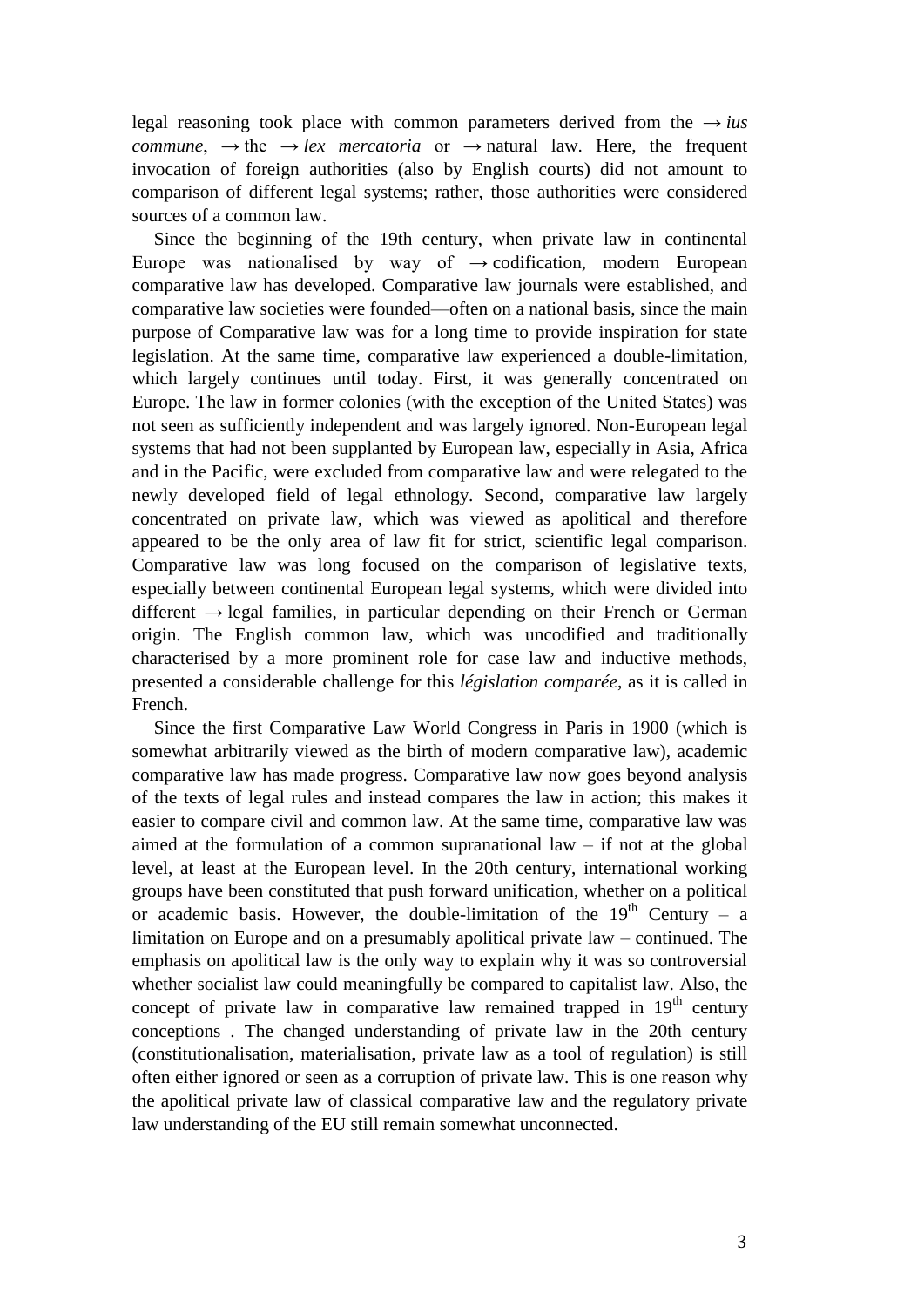#### **4. European Private Law Studies**

European private law studies arose out of comparative law but have now transcended it. After the Second World War the first calls were made for a European-wide private law based on comparative law. Such calls have become stronger since the beginning of the 1990s. The aim had been to develop a unified European private law, based either on the similarities discovered through functional comparative law or on the old or a newly developed ius commune. Recently, more attention is being paid to the comparison among European laws in legal education and doctrine. Comparative law textbooks on European private law, some as casebooks with primary texts from the relevant legal systems, provide students with access to information on other legal systems. Even books on doctrinal questions in domestic law now regularly contain a comparative law part; explicit comparative law projects are valued more highly than previously. Finally, international cooperation has also increased (in part due to EU subsidies). Several new journals on comparative and European private law now exist. Above all various international working groups with different goals and methods are working towards a European private law on an explicitly comparative basis.

Among the various projects, comparative law plays the greatest role for the Common Core Project. This project is compiling the similarities and differences between European legal systems using detailed comparative law case studies, largely without evaluation of these solutions. Other groups connect comparative law surveys with normative searches for the best solution ( $\rightarrow$  Restatements). This is the case for the "Lando "Commission on European Contract Law  $(\rightarrow$  Principles of European Contract Law) and the  $\rightarrow$  Study Group on a European Civil Code, which emerged from it, as well as the European Group on Tort Law  $(\rightarrow$  Principles of European Tort Law). Many EU projects have a more regulatory understanding of private law, whether they emphasise market-liberal or retributive-social private law, so the comparison of the usually less regulated private law of the EU member states is often less important. Altogether, comparative law is now only one of many elements of European private law; on its own it is insufficient both as a foundation and as a basis of legitimacy.

A similar development occurred among opponents of the Europeanisation of private law jurisprudence. For a long time comparative lawyers were almost unanimous in their support of a Europeanised private law; resistance came from scholars of domestic law. Now, some comparative lawyers also invoke a necessarily domestic legal culture against a Europeanised private law; others support a Europe-wide debate but not necessarily a unification of European private law. All of this means that the seemingly inextricable tie between comparative law and legal unification has been resolved, with liberating effect for both comparative law and the legal unification debate.

Most arguments on whether and how differences among legal systems can and should be overcome must be found outside comparative law. This means that comparative law is necessary but not sufficient for the development of European private law. The focus of European private law is not merely on the understanding and evaluation of differences between legal systems but also on ways to deal with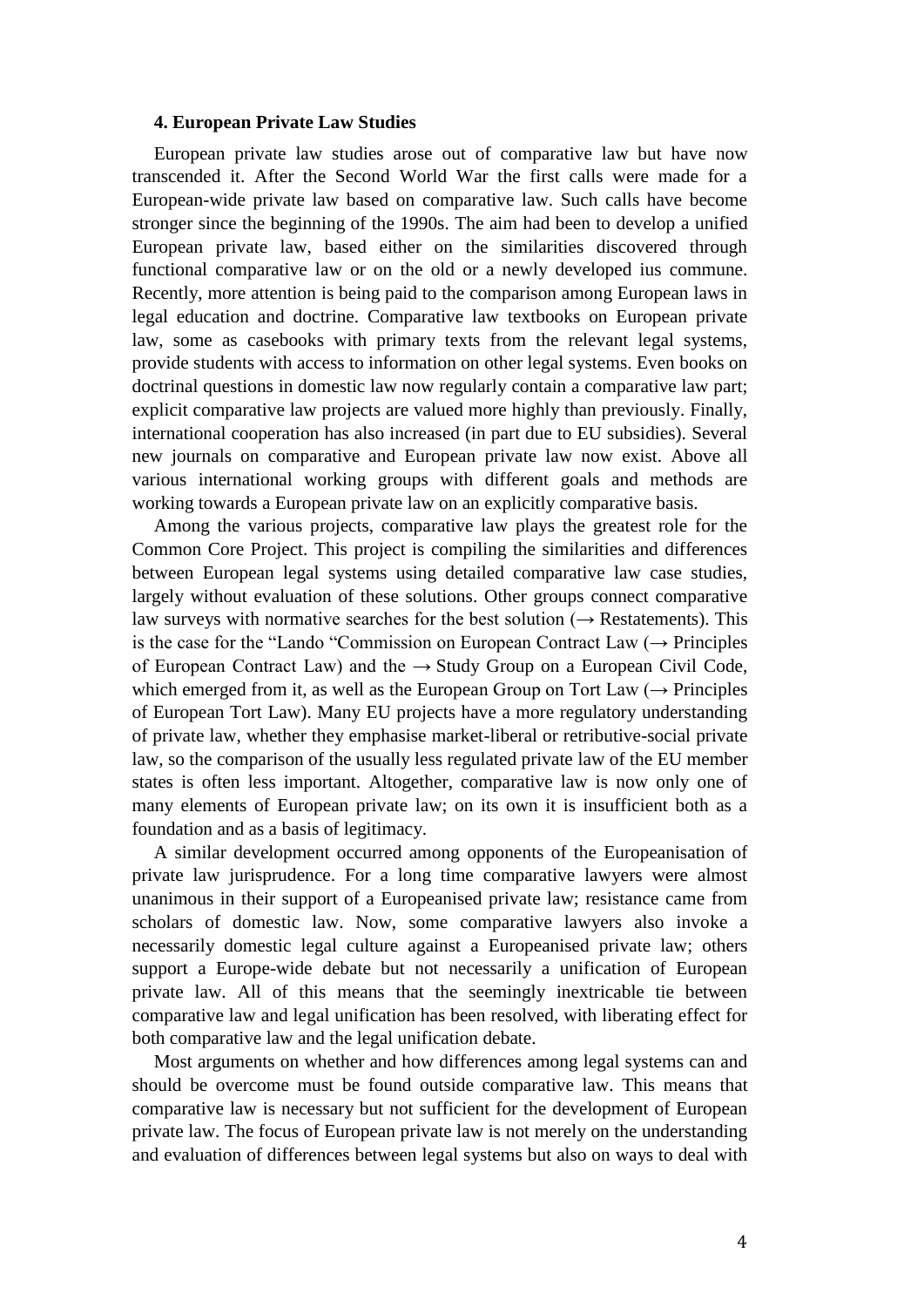these differences. Moreover, European private law must understand the role of law in society, but it must first and foremost develop legal rules and a European legal doctrine.

### **5. European Law-Making**

Comparative law work is important to European Union institutions for several reasons. The basic question of whether the EU should and is permitted to act regularly contains a comparative law component. The questions of whether legal differences create obstacles to the  $\rightarrow$  internal market and whether national law is insufficient according to the  $\rightarrow$  subsidiarity principle cannot really be answered without comparative analysis of the legal systems of member states. However, the empirical studies that would be necessary for this are only rarely carried out comprehensively. Often the relevance to the internal market and the need to take action on the European level are asserted without substantiation.

Once the EU decides to regulate, it depends more strongly on comparative law preparatory work than is the case in the domestic law-making process of individual states. When the EU decides on a new area of regulation, it regularly lacks its own legal tradition as a point of reference, so it must reach back to the experience of the member states or of non-European legal systems. The promulgation of EU laws is frequently preceded by comprehensive comparative law preparatory work, which is often elaborated internally and then, regrettably, not published. For larger projects, the EU often entrusts researchers outside EU institutions with such preparatory work.

Finally, comparative law is also important in the implementation phase. EU law does not merely replace national law *tout court*; it interacts with it in complex ways. As a consequence, a good comparative understanding of the member state laws, in comparison both with each other and with EU law itself, is a prerequisite for the successful implementation of EU law as well as for its monitoring pursuant to Art 211 EC Treaty/17 TFEU.

### **6. European Adjudication**

Comparative law is also important in the  $\rightarrow$  European Court of Justice, even though the Court is limited to the interpretation of EU law and does not address the correct interpretation of the laws of member states. For instance, the question whether the application of a member state's laws exerts excessive burdens on the citizens of other member states in addition to the burdens imposed on them by their country of origin can be answered only through a comparison between the relevant member state laws. Another use concerns the autonomous interpretation of EU law, which excludes only the direct recourse to the law of a single member state, not necessarily recourse to a comparison of member state laws in general. Comparative law is incontrovertibly necessary in the establishment of general principles of EU law. It is also used to fill gaps in EU law where the member states' legal systems are in agreement or at least show a common development. However, where the EU aims at overcoming member state laws, such recourse to comparative law is probably impossible.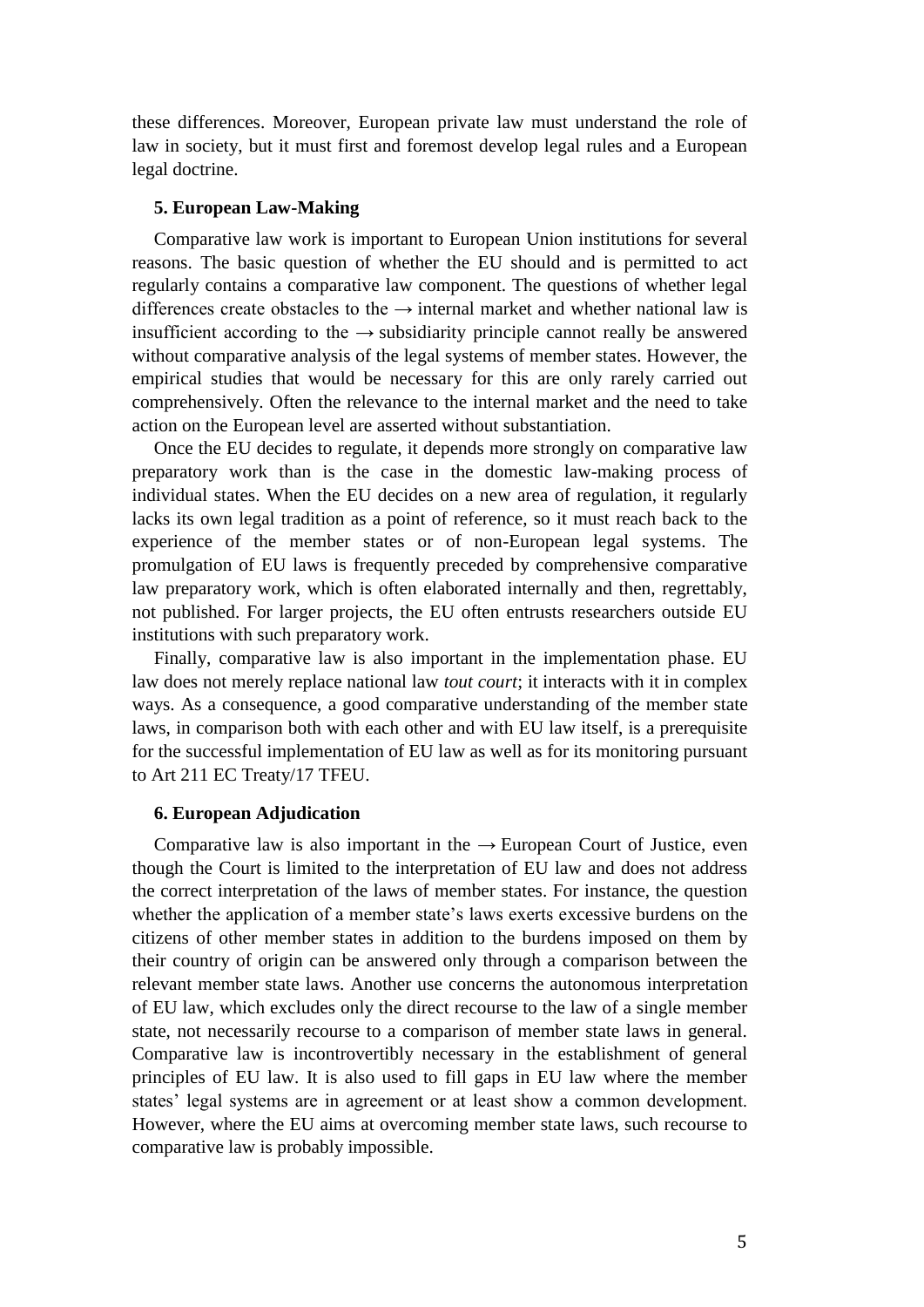At the Court of Justice, comparative law arguments are predominantly prepared by the Advocate General, although the comprehensiveness and quality of these arguments differ strongly. In addition, the European Court of Justice can also request that the parties, especially the Commission, undertake comparative law preparatory work; such comparative insights can also be drawn from submissions of the member state. Finally, the Court itself puts together internal comparative law studies that remain unpublished.

The courts of member states or European courts use decisions from the courts of other member states as precedent in the interpretation of EU law, though still too rarely. Such use does not really amount to comparative law, since it involves a discussion within one and the same legal system. In addition, comparative law is sometimes used for the interpretation and development of domestic law; this can, over time, lead to convergence of a common European private law.

## **7. Outlook**

European private law jurisprudence is currently emancipating itself from comparative law in the same way that European Community Law emancipated itself from international law and national constitutional law. Now that comparative private law between the member states has achieved a considerable degree of knowledge, European private law can focus on other elements necessary. If a  $\rightarrow$  Common Frame of Reference or a European civil code should be successful, it cannot be grounded merely in comparative law; it also must persuade on other grounds. At the same time that comparative law becomes less important, European private law can concentrate stronger on its normative components and its connections to the EU and its law. Simultaneously, its decreased importance within European private law should enable comparative law in Europe to once again focus on questions other than the unification of European private law. Once European private law has emancipated itself from comparative law, comparative law can hopefully turn more attention to other matters like public law and the comparison with non-European legal system, which over a long period has notably retreated into the background.

*Ralf Michaels*

### **Literature**

*International Encyclopedia of Comparative Law*, 1971 ff.; Konrad Zweigert and Hein Kötz, *An Introduction to Comparative Law* (3d edn, 1998); Mathias Reimann, 'The Progress and Failure of Comparative Law in the Second Half of the Twentieth Century' (2002) 50 AJCL 671 ff.; Pierre Legrand, Roderick Munday (eds), *Comparative Legal Studies: Traditions and Transitions* (2003); François R. van der Mensbrugghe (ed), *L'utilisation de la méthode comparative en droit européen* (2003); Mathias Reimann, Reinhard Zimmermann (eds), *The Oxford Handbook of Comparative Law* (2006); Jan M. Smits (ed), *Elgar Encyclopedia of Comparative Law* (2006); Ralf Michaels, 'Two Paradigms of Jurisdiction', (2006) 27 *Michigan Journal of International Law* 1003 ff.; James